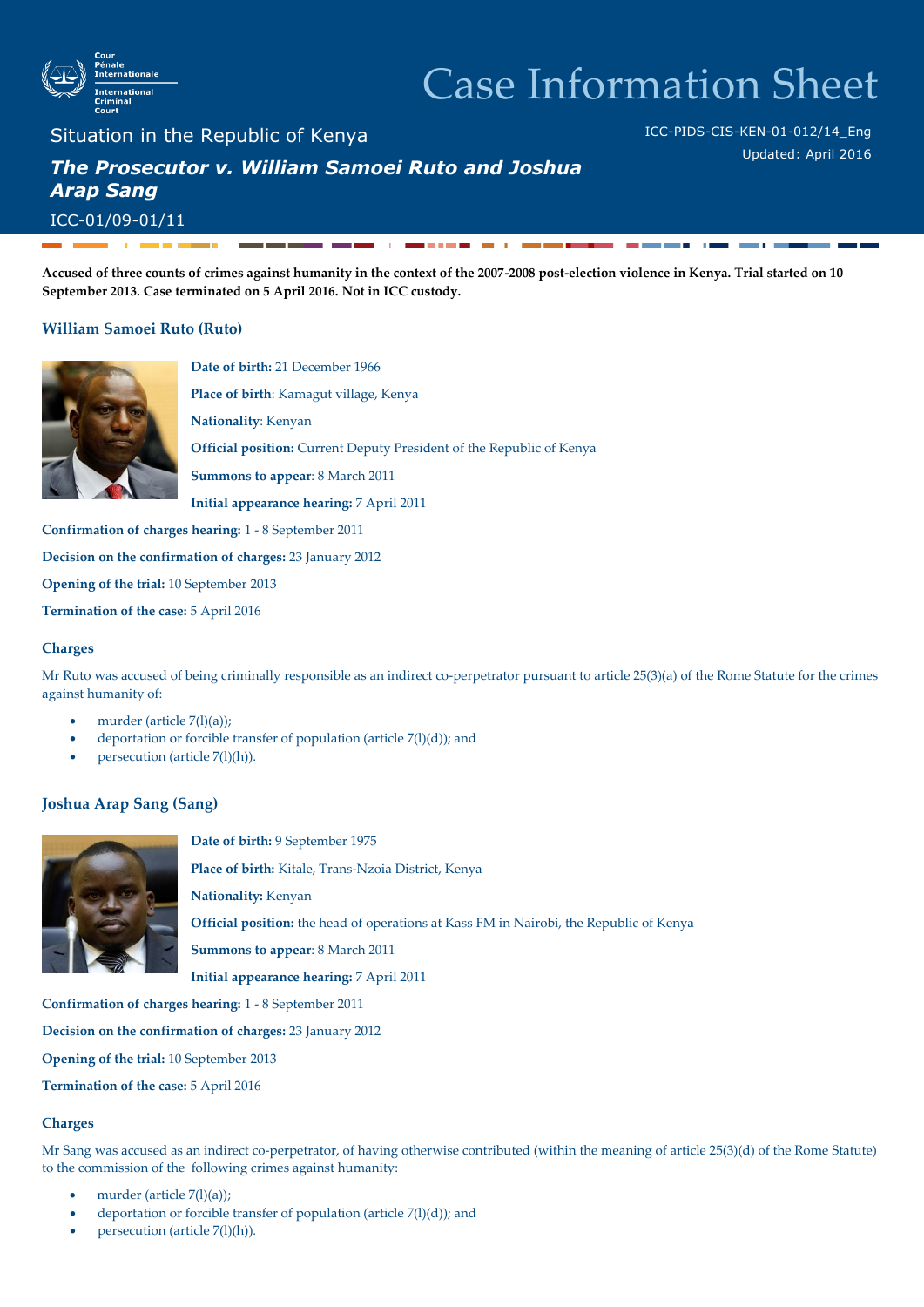## Alleged crimes (non-exhaustive list)

Pre-Trial Chamber II found that there were substantial grounds to believe that:

- Immediately after the announcement of the results of the presidential election and specifically from 30 December 2007 until 16 January 2008, an attack was carried out – following a unified, concerted and pre-determined strategy – by different groups of Kalenjin people, in locations including Turbo town, the greater Eldoret area (encompassing Huruma, Kiambaa, Kimumu, Langas, and Yamumbi), Kapsabet town and Nandi Hills town, in the Uasin Gishu and Nandi Districts, the Republic of Kenya. The attack allegedly targeted the civilian population, namely the Kikuyu, Kamba and Kisii ethnic groups, which were perceived as Party of National Unity (PNU) supporters.
- In particular, the violence in the Uasin Gishu District (encompassing Turbo town and the Eldoret area) allegedly resulted in more than 230 people dead, 505 people injured and more than 5,000 people displaced. In the Nandi District (encompassing Kapsabet town and Nandi Hills town), the attack allegedly ended in the death of at least 7 persons and thousands of persons were forced to seek refuge at Nandi Hills police station and in the surrounding areas. A number of houses and business premises were also looted and burned.
- Allegedly, there was a plan to punish PNU supporters in the event that the 2007 presidential elections were rigged, which allegedly aimed at expelling them from the Rift Valley, with the ultimate goal of creating a uniform Orange Democratic Movement (ODM) voting block. In order to implement the plan agreed upon, a network of perpetrators has been allegedly established with the purpose of evicting members of the Kikuyu, Kisii, and Kamba communities in particular because they were perceived as PNU supporters. The Network was allegedly under responsible command and had an established hierarchy. The network possessed the means to carry out a widespread or systematic attack against the civilian population, as its members had access to and utilised a considerable amount of capital, guns, crude weapons and manpower.
- William Ruto provided essential contributions to the implementation of the common plan by way of organising and coordinating the commission of widespread and systematic attacks that meet the threshold of crimes against humanity, in the absence of which the plan would have been frustrated. William Ruto allegedly: (i) overall planned and was responsible for the implementation of the common plan in the entire Rift Valley; (ii) created a network of perpetrators to support the implementation of the common plan; (iii) directly negotiated or supervised the purchase of guns and crude weapons; (iv) gave instructions to the perpetrators as to who they had to kill and displace and whose property they had to destroy; and (v) established a rewarding mechanism with fixed amounts of money to be paid to the perpetrators upon the successful murder of PNU supporters or destruction of their properties.
- Joshua Arap Sang, by virtue of his influence in his capacity as a key Kass FM radio broadcaster, allegedly contributed in implementation of the common plan by: (i) placing his show Lee Nee Eme at the disposal of the organisation; (ii) advertising the organisation's meetings; (iii) fanning violence by spreading hate messages and explicitly revealing a desire to expel the Kikuyus; and (iv) broadcasting false news regarding alleged murder(s) of Kalenjin people in order to inflame the violent atmosphere.

### Main judicial developments:

#### OPENING OF THE INVESTIGATION

On 5 November 2009, the ICC Prosecutor notified the President of the Court of his intention to submit a request for authorisation to start an investigation into the situation in Kenya pursuant to article 15(3) of the Rome Statute, in regard to the 2007-2008 post-election violence in Kenya, in which approximately 1,300 people were allegedly killed.

On 6 November 2009, the Presidency of the Court assigned the situation to Pre-Trial Chamber II, composed of Judge Ekaterina Trendafilova (presiding judge), Judge Hans-Peter Kaul and Judge Cuno Tarfusser.

On 31 March 2010, Pre-Trial Chamber II granted, by majority, the Prosecution's request to open an investigation into alleged crimes against humanity in Kenya. The investigation covers crimes against humanity committed between 1 June 2005 (the date of the Rome Statute's entry into force for Kenya) and 26 November 2009 (the date the Prosecutor's filed the request for authorisation to start the investigation).

#### SUMMONSES TO APPEAR

On 15 December 2010, the ICC Prosecutor requested Pre-Trial Chamber II of the ICC to issue summonses to appear for six Kenyans on the basis that there existed reasonable grounds to believe that they were criminally responsible for crimes against humanity.

On 8 March 2011, Pre-Trial Chamber II, by majority, issued the decisions on the applications submitted by the Prosecutor and summoned William Samoei Ruto, Henry Kiprono Kosgey and Joshua Arap Sang to appear before the Court on 7 April 2011.